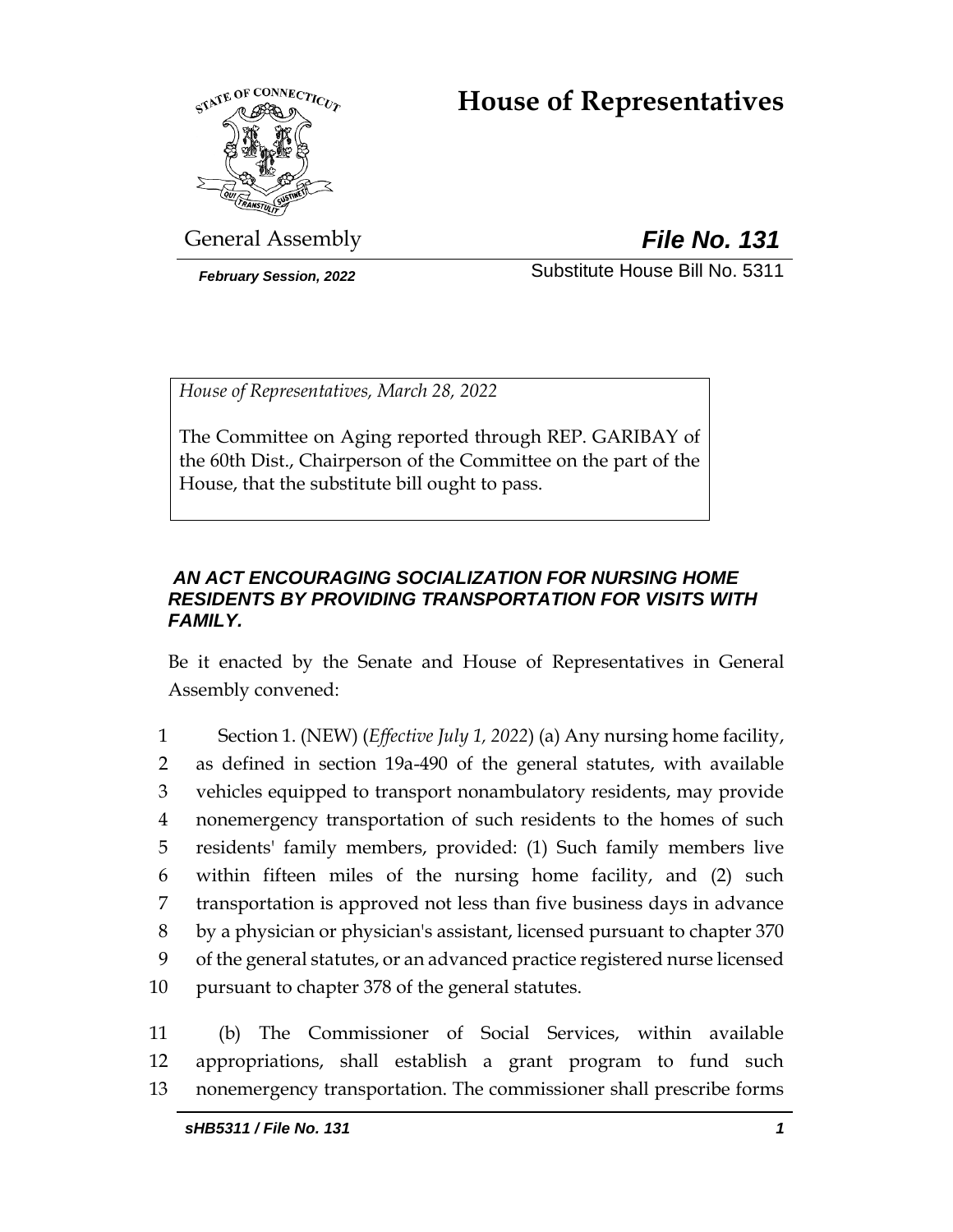- 14 and procedures for a nursing home facility to apply for a grant through
- 15 the program.

This act shall take effect as follows and shall amend the following sections:

| Section 1 | 2022<br>July 1 | section<br>$\mathbf{M}$ |
|-----------|----------------|-------------------------|

*AGE Joint Favorable Subst.*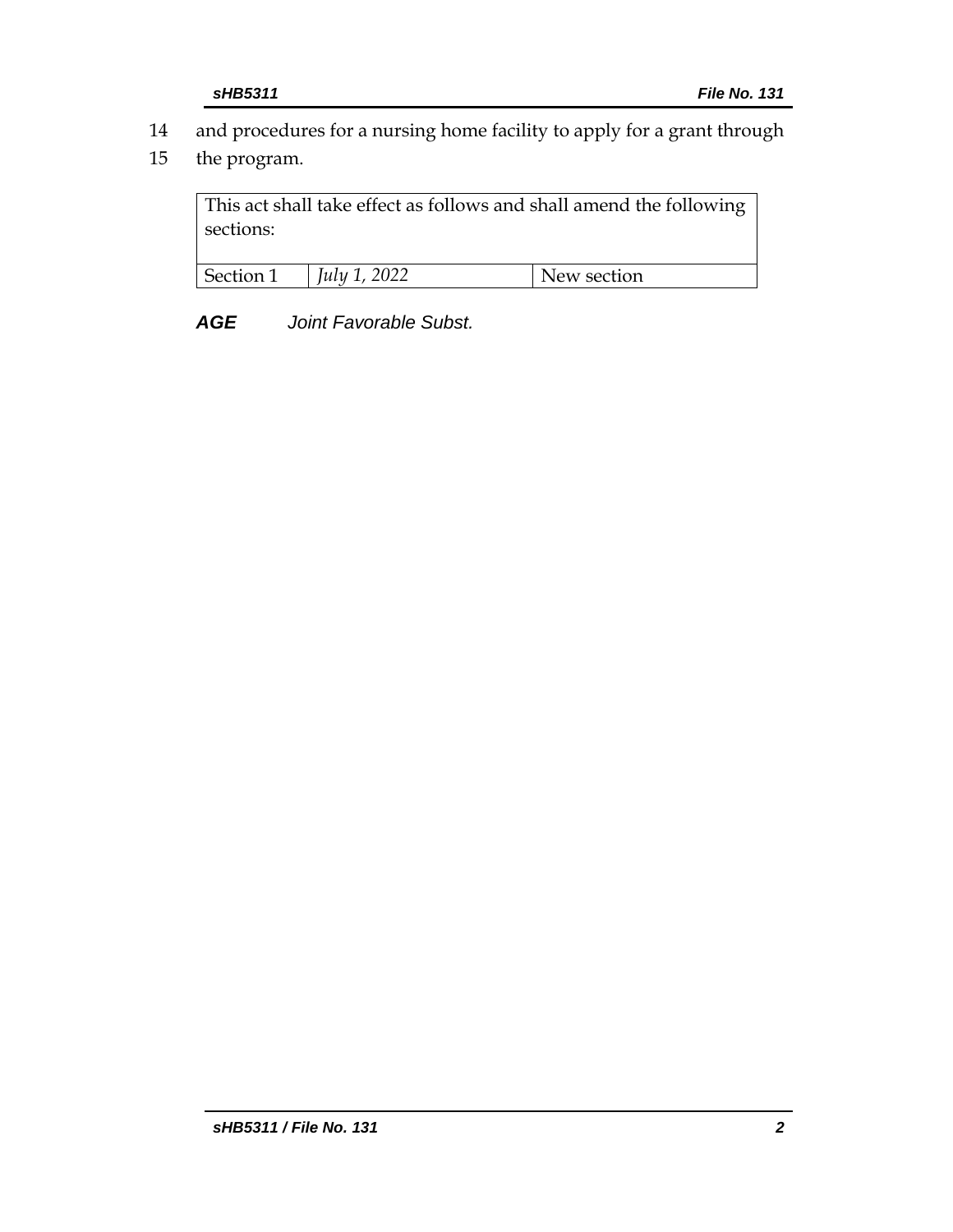*The following Fiscal Impact Statement and Bill Analysis are prepared for the benefit of the members of the General Assembly, solely for purposes of information, summarization and explanation and do not represent the intent of the General Assembly or either chamber thereof for any purpose. In general,*  fiscal impacts are based upon a variety of informational sources, including the analyst's professional *knowledge. Whenever applicable, agency data is consulted as part of the analysis, however final products do not necessarily reflect an assessment from any specific department.*

# *OFA Fiscal Note*

#### *State Impact:*

| <b>Agency Affected</b> | <b>Fund-Effect</b> | FY 23 \$  | FY 24 \$  |
|------------------------|--------------------|-----------|-----------|
| Social Services, Dept. | GF - Cost          | See Below | See Below |
| Note: GF=General Fund  |                    |           |           |

#### *Municipal Impact:* None

#### *Explanation*

The bill results in a cost to the Department of Social Services (DSS) associated with establishing a grant program for nursing homes to provide for the nonemergency transportation of residents to the homes of nearby family members. The extent of the cost is dependent on the parameters of the grant program, established by the bill and within available appropriations.

#### *The Out Years*

The annualized ongoing fiscal impact identified above would continue into the future subject to inflation.